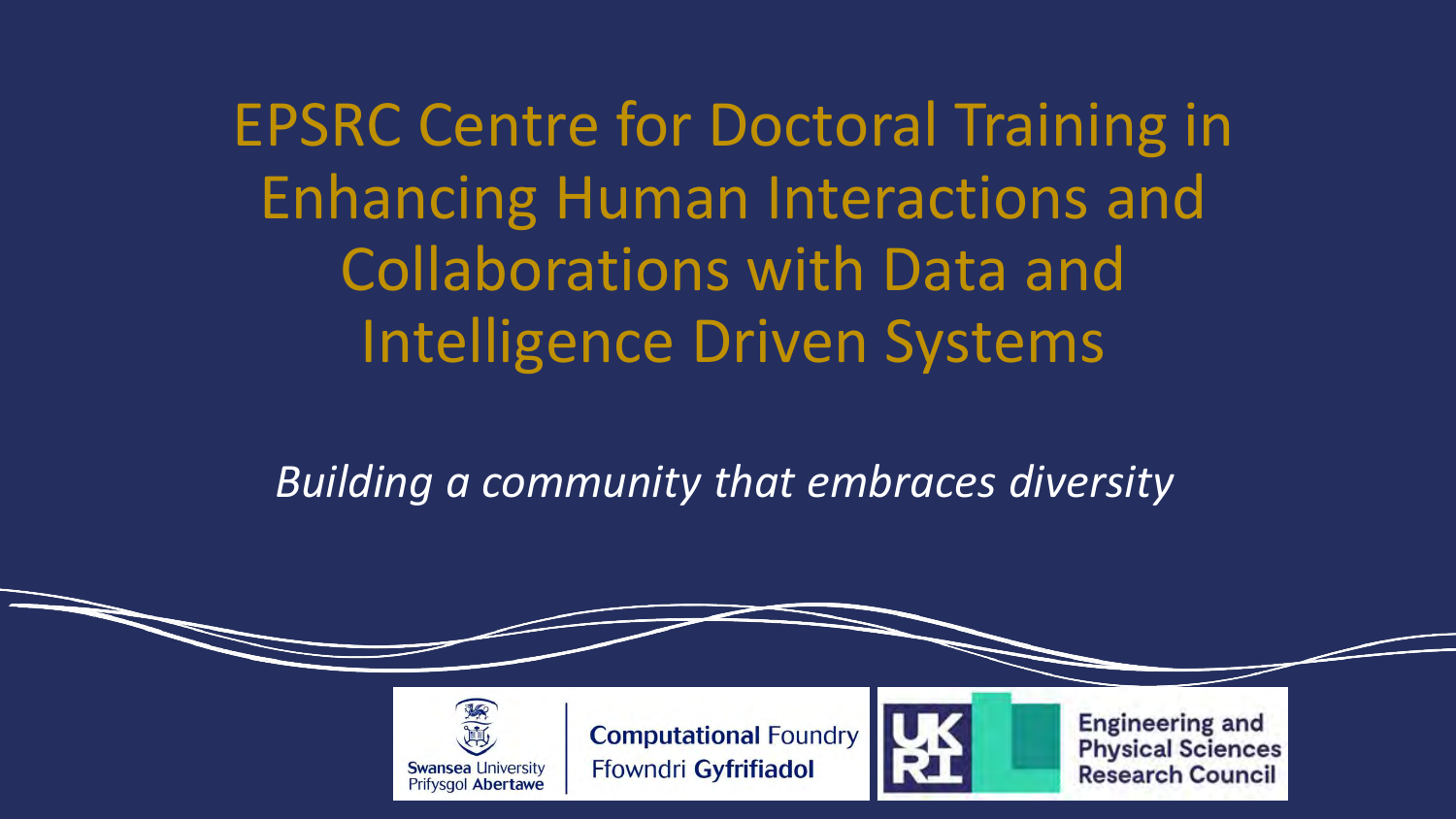## Join us and change the world

## *What you can expect from the Centre for Doctoral Training:*

- Creative training to help you achieve your academic potential
- Collaboration with industry partners on people-first research projects to solve real-world problems
- Support from world-leading academics in fields of Computational Science and Mathematical excellence
- Gain an MSc in your first year of study, going on to achieve a PhD by fourth year of study
- Fully funded places available (fees plus maintenance stipend set at the UKRI rate, currently £15,609 per annum for 2021/22 for full-time students, updated each year)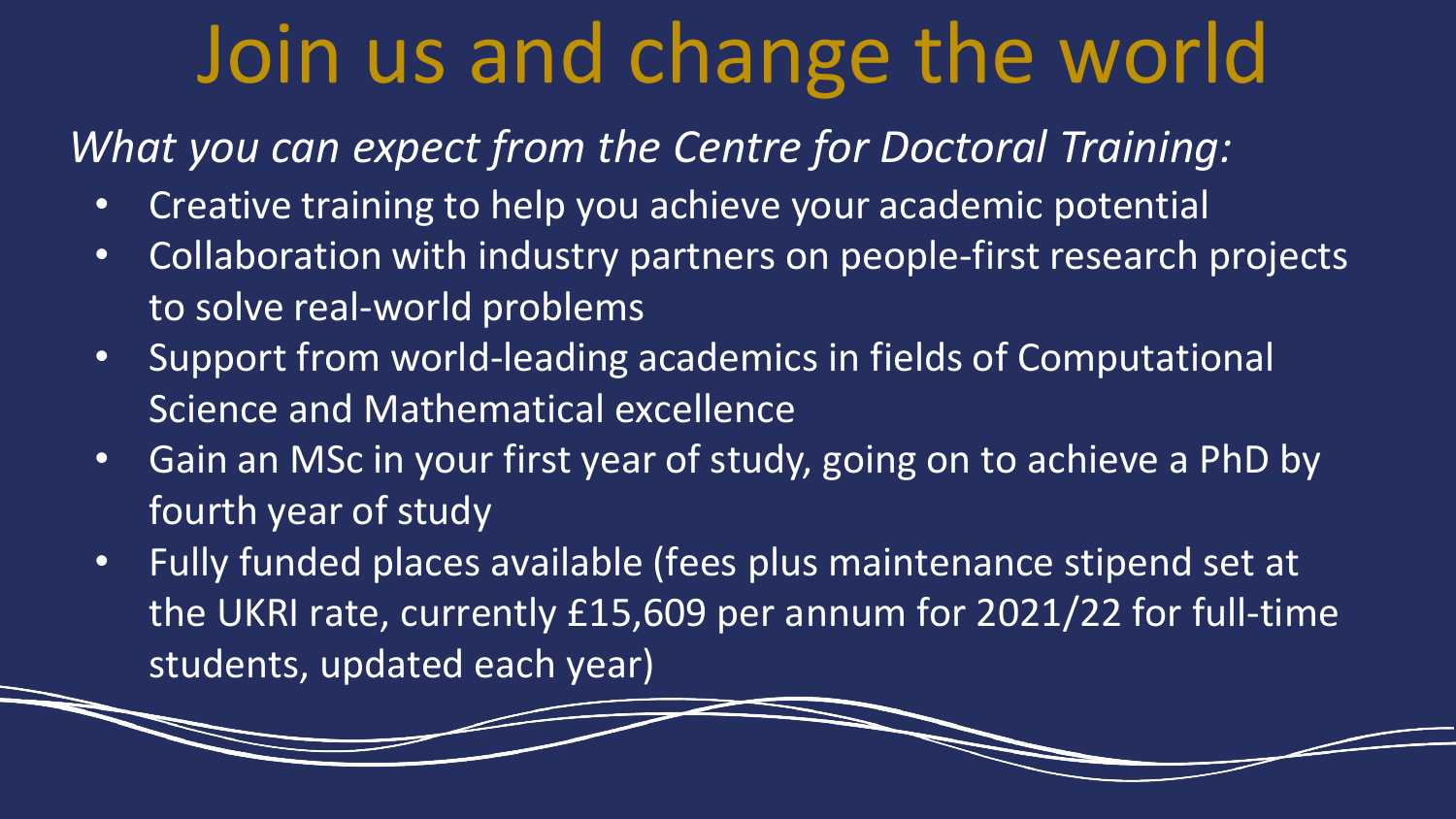



You'll be based in the Computational Foundry, a £32.5 million state-of-theart research centre, with the beautiful beaches of Gower a stone's throw away

Find out more:

[www.swansea.ac.uk/study/why-study-in-swansea/](https://www.swansea.ac.uk/study/why-study-in-swansea/)

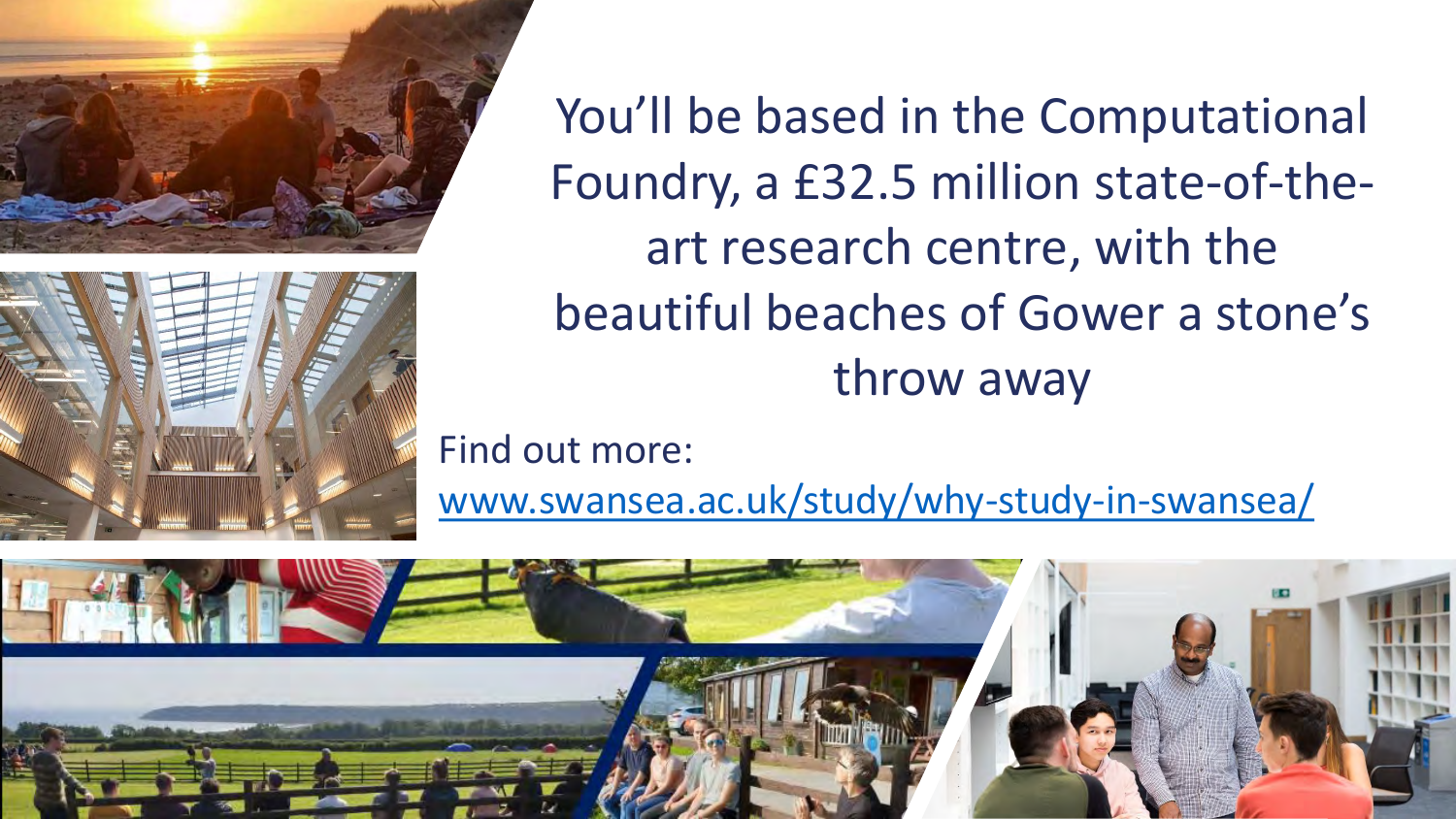





You'll be working with a range of industry partners on research projects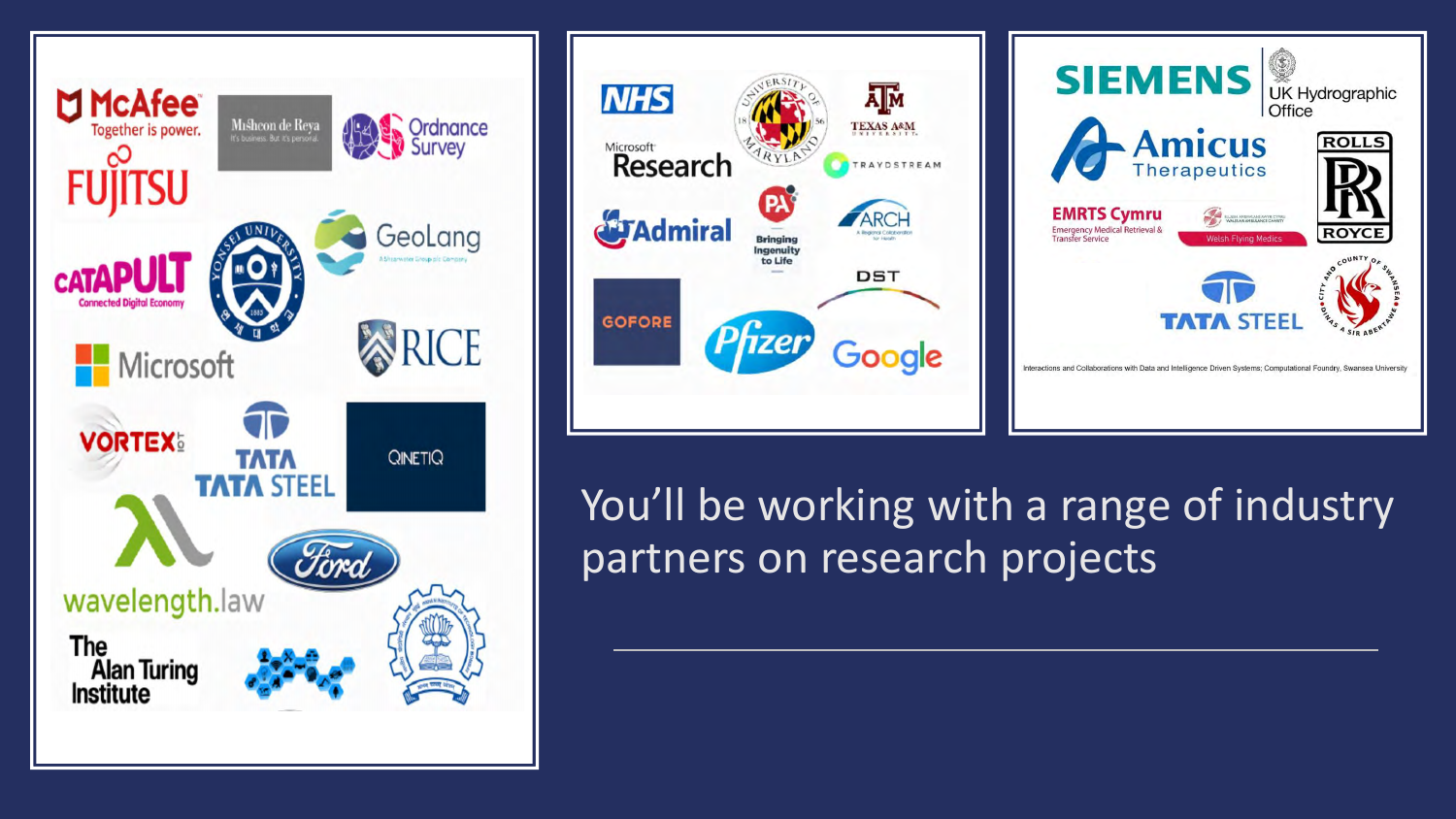## We welcome applications from anyone who can help in the mission of the Centre

- You should have an aptitude in computational thinking including the ability to write software (or enthusiasm to learn)
- This may be evidenced by a degree in Computer Science, Physics, Engineering or Mathematics
- Arts and Humanities, Social Sciences, Law, and Management graduates are also encouraged to apply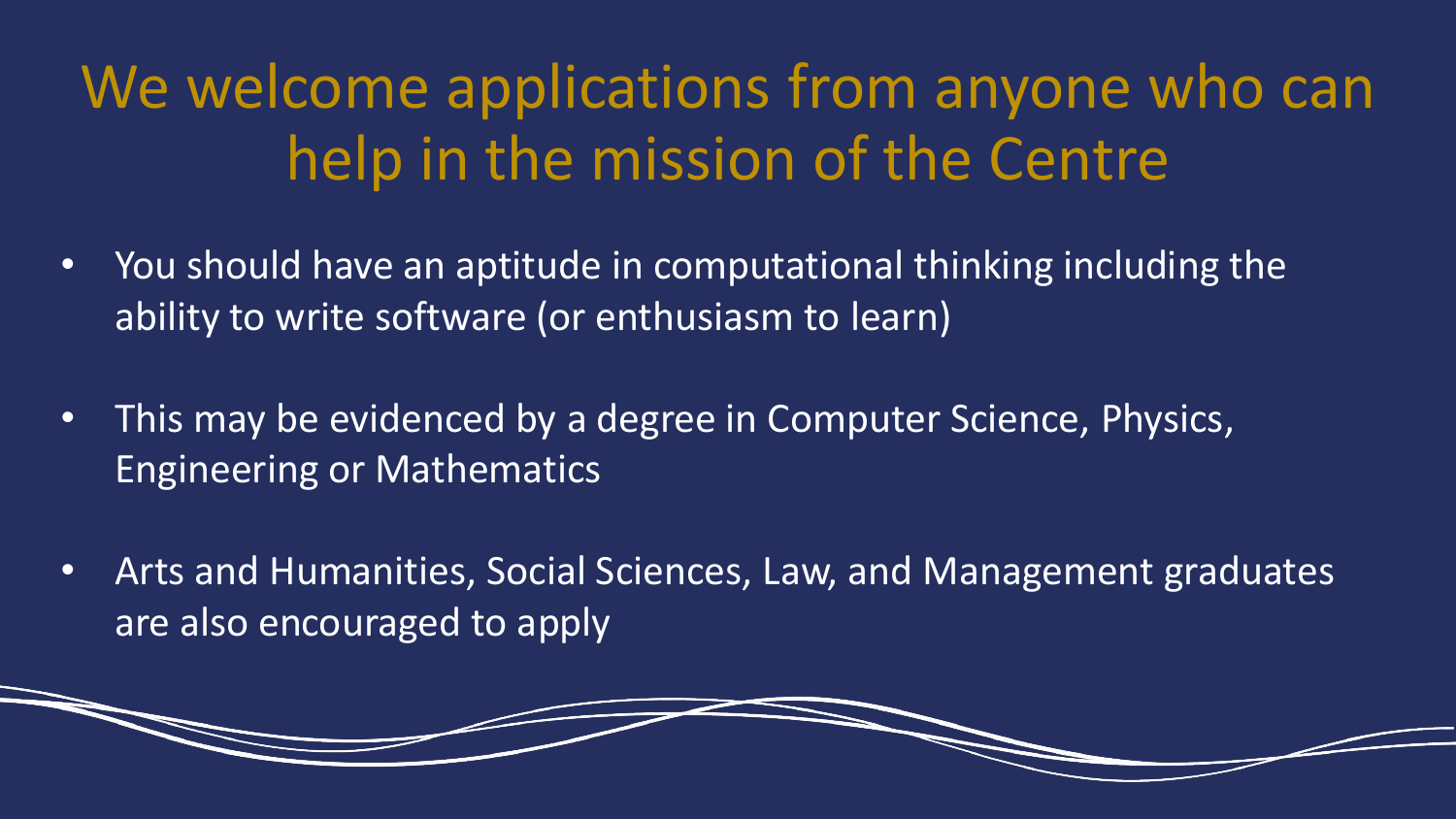*Our cohort of students are already changing the world through people-centered research – join them…*